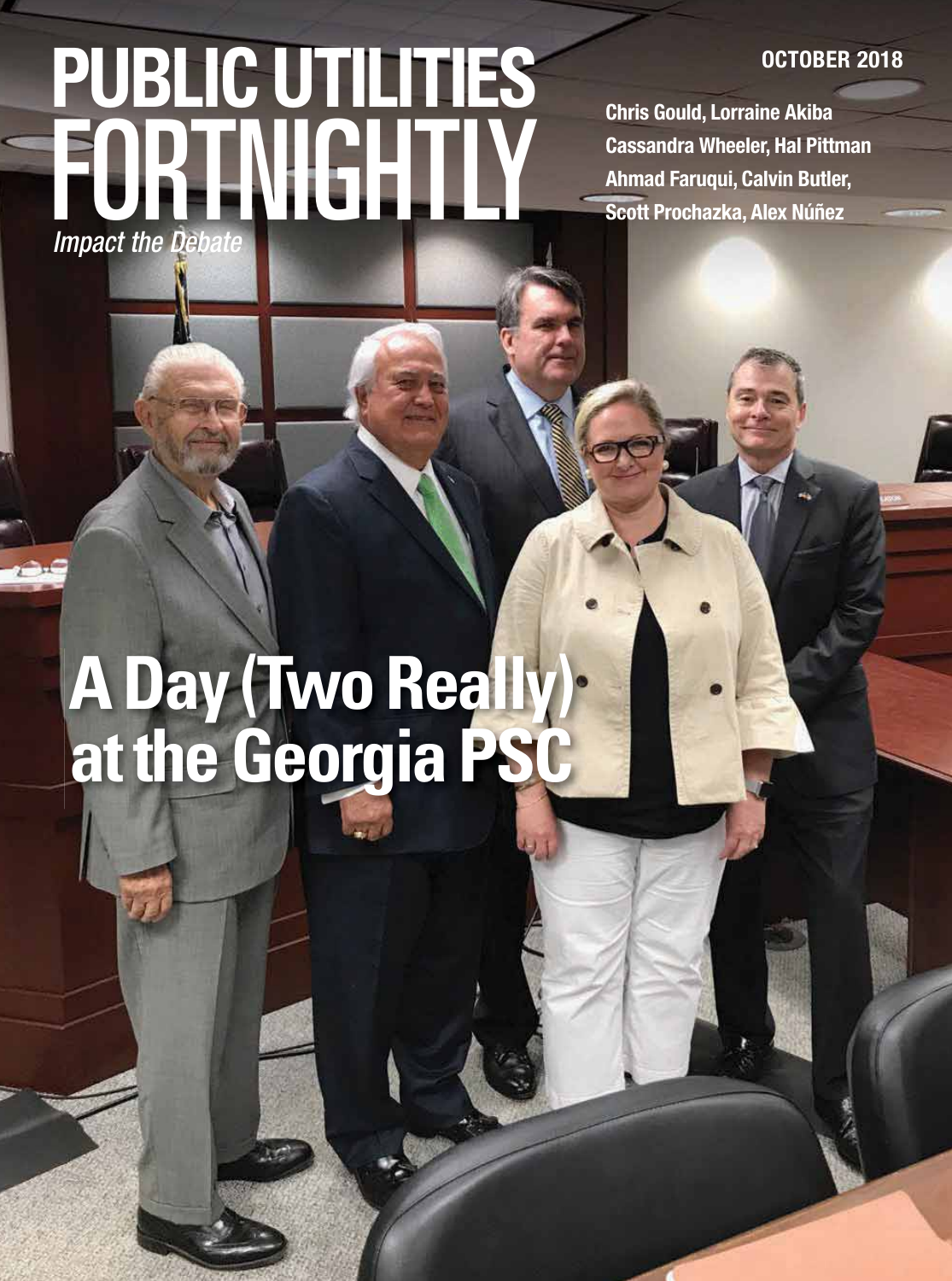# Does Europe Have a Handle on Its Energy Future?

A Bank Hard

Leaders or Laggards

**BY TANUJ DEORA AND JOHN PANG**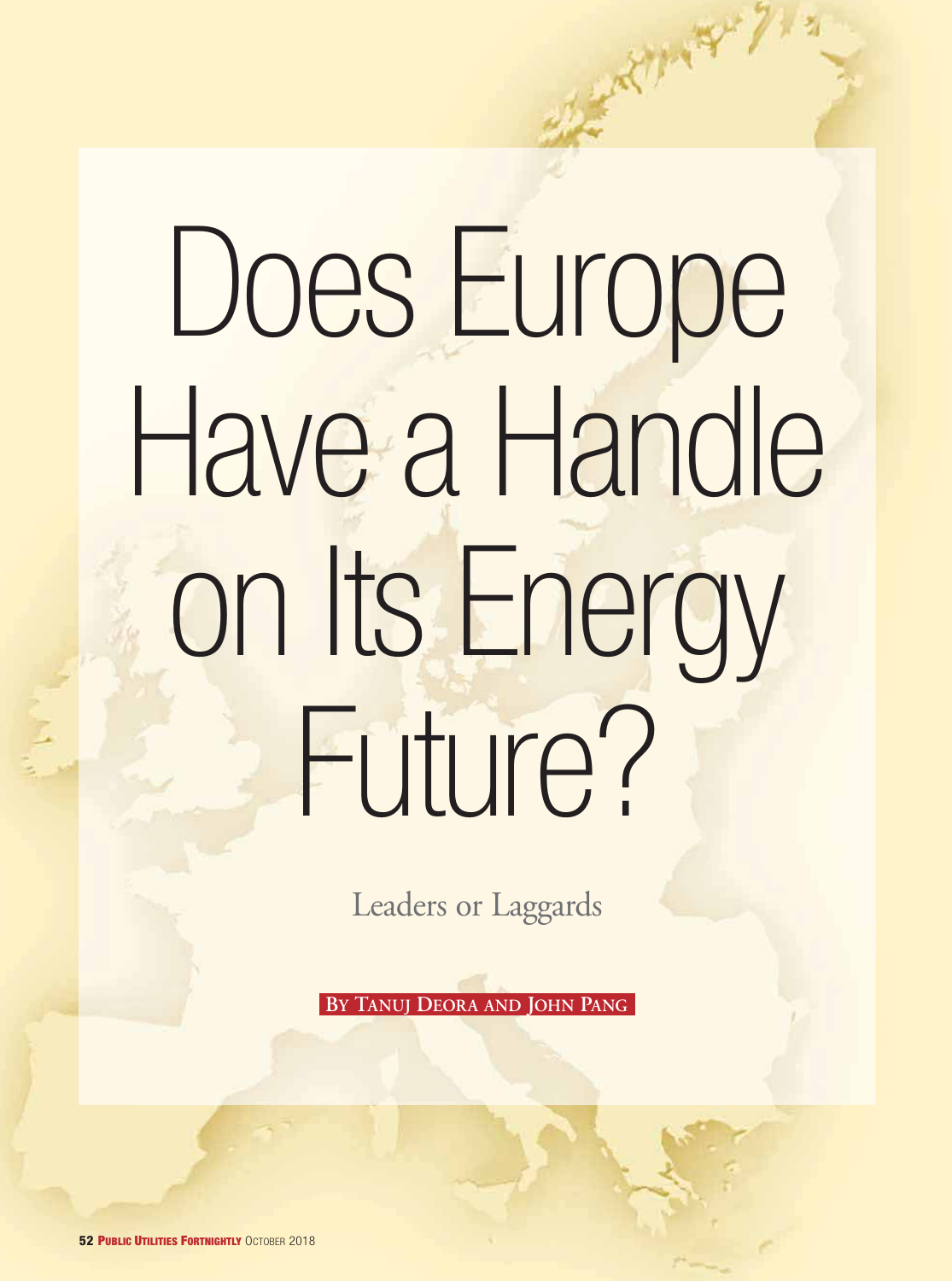"The fight against climate change will not be won or lost in diplomatic discussions in Brussels or in Paris.<br>It will be won or lost on the ground and in the cities where most Europeans live,<br>work and use about eighty perce

It will be won or lost on the ground and in the cities where most Europeans live,

work and use about eighty percent of all the energy produced in Europe."

– Jean-Claude Juncker, President, European Commission, September 2015.



itting in The Edge, the building in Amsterdam that has been called the smartest office space ever constructed, it appears that Europe has a leg up on the rest of world in the transition toward a cleaner, more efficient electric-power sector.

Not only do the solar panels for this building create more electricity than it consumes. But the building's computer systems can recognize your car, assign you a workspace for the day, and remember

how you like your coffee prepared.

Although the technologies in the building are interesting, it appears that the structure's underlying motivation was more than pure technology advancement. Rather, Europe is driving these advancements because of its underlying commitment to action on climate change.

Europe has been implementing climate and energy policies for a long time. In 2005, the European Union set up the EU Emission Trading System as a cornerstone strategy to reduce greenhouse-gas emissions. The system regulates roughly forty-five percent of the EU's greenhouse-gas emissions with a cap-andtrade system, which accounts for over seventy-five percent of international carbon trading.

The EU expanded its climate efforts further in 2007, with the Europe 2020 strategy, which includes the "20-20-20 by 2020" targets:

To reduce greenhouse-gas emissions by at least twenty percent in comparison to 1990 levels.

To increase renewable energy to twenty percent of final energy consumption.

To increase energy-efficiency savings to twenty percent of projected EU final energy consumption.

Based on the data from the European Commission, it appears the EU is firing on all clean-energy cylinders. It already has achieved the greenhouse-gas emissions and energy-efficiency targets in the Europe 2020 strategy and is on track to meet the renewable-energy target.

In addition, smart city and sustainability projects are in

**Tanuj Deora** is Executive Vice President & Chief Strategy Officer at the Smart Electric Power Alliance. He joined SEPA in January 2015 to lead SEPA's research, advisory, communications, and programs teams. His previous experience includes leading the Colorado Energy Office, developing wind energy projects in New England and the Rockies, and consulting in the McKinsey electric power practice.

**John Pang** is a Partner in ScottMadden's Energy and Clean Tech Practices. John has consulted with utilities around the world. His focus is on clean sources of energy, sustainable utility best practices, strategic planning and cost management.

In 2005, the European Union set up the EU Emission Trading System as a cornerstone strategy to reduce greenhouse-gas emissions.

vogue in the very cities where Europeans live and work. For example, The Edge in Amsterdam uses twenty-eight thousand sensors to track the comings and goings of employees.

We came to Europe with two-dozen utility executives from the United States, seeking to understand how this progress is unfolding. During a fact-finding mission through Belgium and Netherlands, we

explored energy and smart-city developments and spoke with industry and government officials.

We expected to find that the Europeans had figured out a pathway to a clean-energy future, but to our surprise, this was not the case. Instead, we found Europeans tackling many of the same challenges we face in the United States.

### **Long-Term Vision: Key Behind the Success Story**

 After a week on the ground, we understood the main strength driving European utilities is alignment around a long-term commitment to decarbonization, decentralization and digitization. They are collectively known as the three Ds.

The carbon initiatives, which are the most visible of the efforts, require considerable alignment across the region. Unlike the United States, the EU does not have a strong executive decision-making body. Therefore, widespread agreement within the European Parliament is needed to make any significant policy changes. For example, efforts to implement a carbon and energy tax failed in the early 1990s due to objections from member states.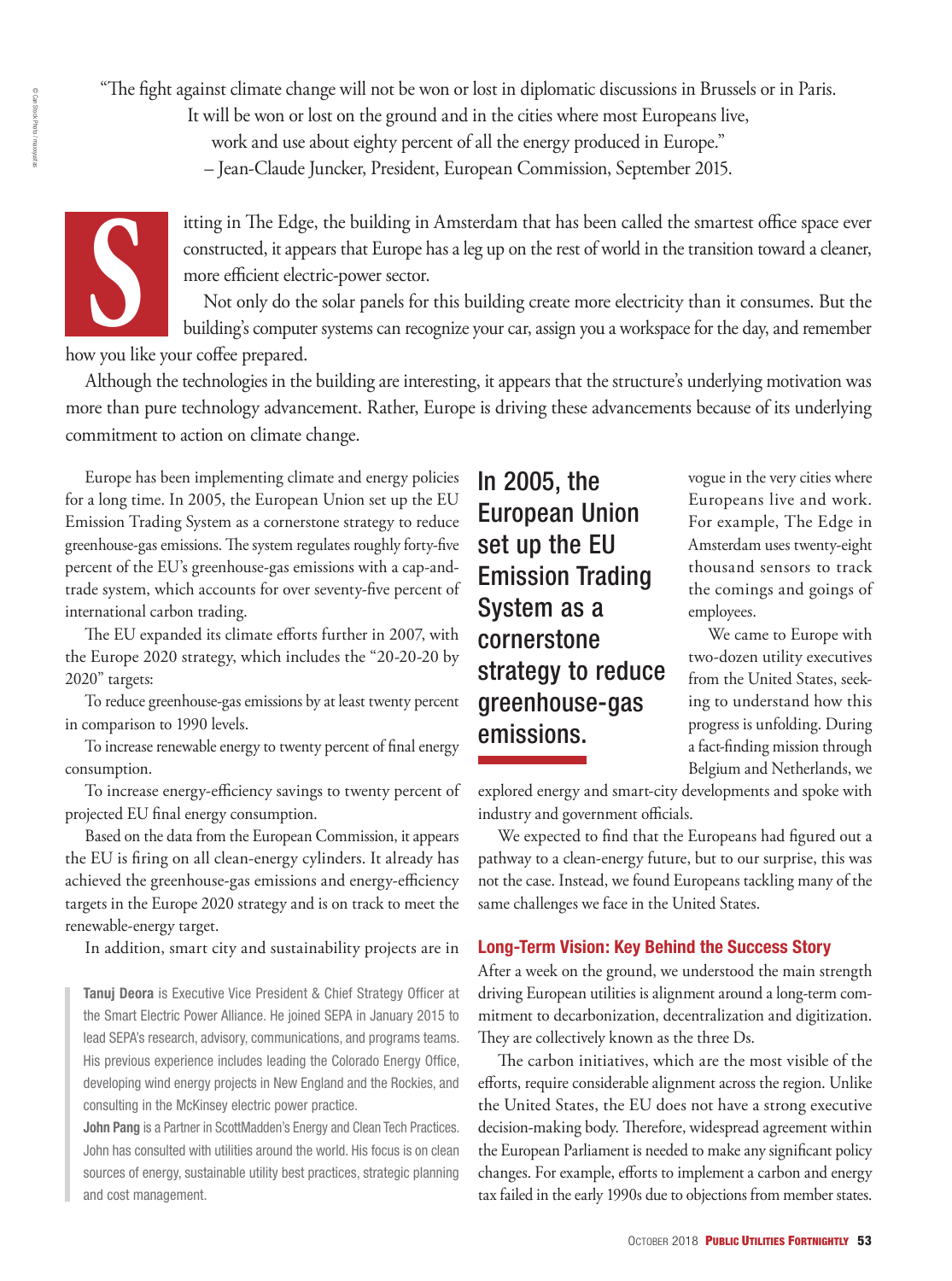While such consensus-building takes longer than a single, strong executive, it means these policies, once approved, provide more long-term certainty and clear alignment among key stakeholders. Even more important, energy companies and electric utilities have an opportunity to align their business strategies to a clear, long-term vision.

We expected this alignment to provide clarity in the business case for investments. Surely, with all the progress utilities in Europe are making, there are business cases that would make sense in the United States. Instead, we found that the European utilities making the most progress were changing their culture to invest in the long-term, even if the short-term business case was not clear.



The common approach was to make small bets, fail fast and learn from the experience. One memorable example we heard about during the trip was the research and development group of an electric utility, which developed a mobile application for residential customers. The tool has not bolstered revenue for the company at this time, but it is providing the utility valuable lessons on communicating with customers in new formats.

Of course, those from product development or software engineering backgrounds will recognize this approach as a part of design thinking or agile approaches to innovation. These methodologies are now increasingly discussed in conversations about innovation and strategy within the U.S. power sector. But the challenge for many has been maintaining momentum through multiple failures in the hope of eventual success.

It was our observation that, in fact, the approach is likely impossible without an organization-wide commitment to a long-term vision. This allows clear alignment with business strategies.

Such an organizational focus should include shifting culture to long-term investments. And a deep understanding that the risk of not developing and implementing value-added change is much greater than the risk of short-term failure.

# **Lurking Challenge: Distributed-Energy Resource Integration**

Despite its apparent progress, we learned that the EU doesn't have all the answers. We expected to see next-generation technologies as a component of progress but found technologies like those being deployed and tested in the United States.

The surprise was finding the Europeans still working to move distributed-energy resources from pilots to scale. We recognized that the integration of distributed-energy resources requires changes to market rules, data management, and business models, and that the Europeans were still working, as we are in the United States, to make this a reality.

The Europeans appeared to still be addressing market rules

and even the role of key stakeholders. We were told they were trying to determine who should set the standards and ultimately manage distributed-energy resources.

Should the rules and responsibilities reside with the transmission-system operator or distributionsystem operator? It was interesting to see challenges there that closely parallel conversations occurring in New York's Reforming the Energy Vision. In both settings, the market construct, including execution roles and rules, is critical in order to expand and scale.

Like their U.S. counterparts, European utilities are also struggling with data management. While getting a handle on this issue is ubiquitously cited as essential to success, the Europeans did not have

ground-breaking approaches to dealing with huge volumes of data.

We heard about stakeholders overwhelmed and struggling to pull valuable insights from otherwise useless data points. For example, data analytics allows more people to sit in The Edge. But if having more people per square meter wasn't a business challenge prior to construction, the data is not improving efficiency.

A laundry list of worries from data privacy to cybersecurity provides further complications. We found one utility had disabled the remote disconnect of its advanced meters due to cyber concerns. With all these issues, it turns out the Europeans are looking to the United States for possible models for data management.

We also saw challenges related to developing new business models. Distribution-system operators in Europe have developed innovative technologies, such as vehicle-to-grid technology aggregating electric-vehicle batteries for use on the electric grid. But despite the excitement around these technologies and a conceptual business model, business plans with near-term sources of compensation seemed elusive.

The darker side of the same culture that allows for longterm thinking in the power sector may be a lack of urgency to find the near-term value proposition. As a result, what drives